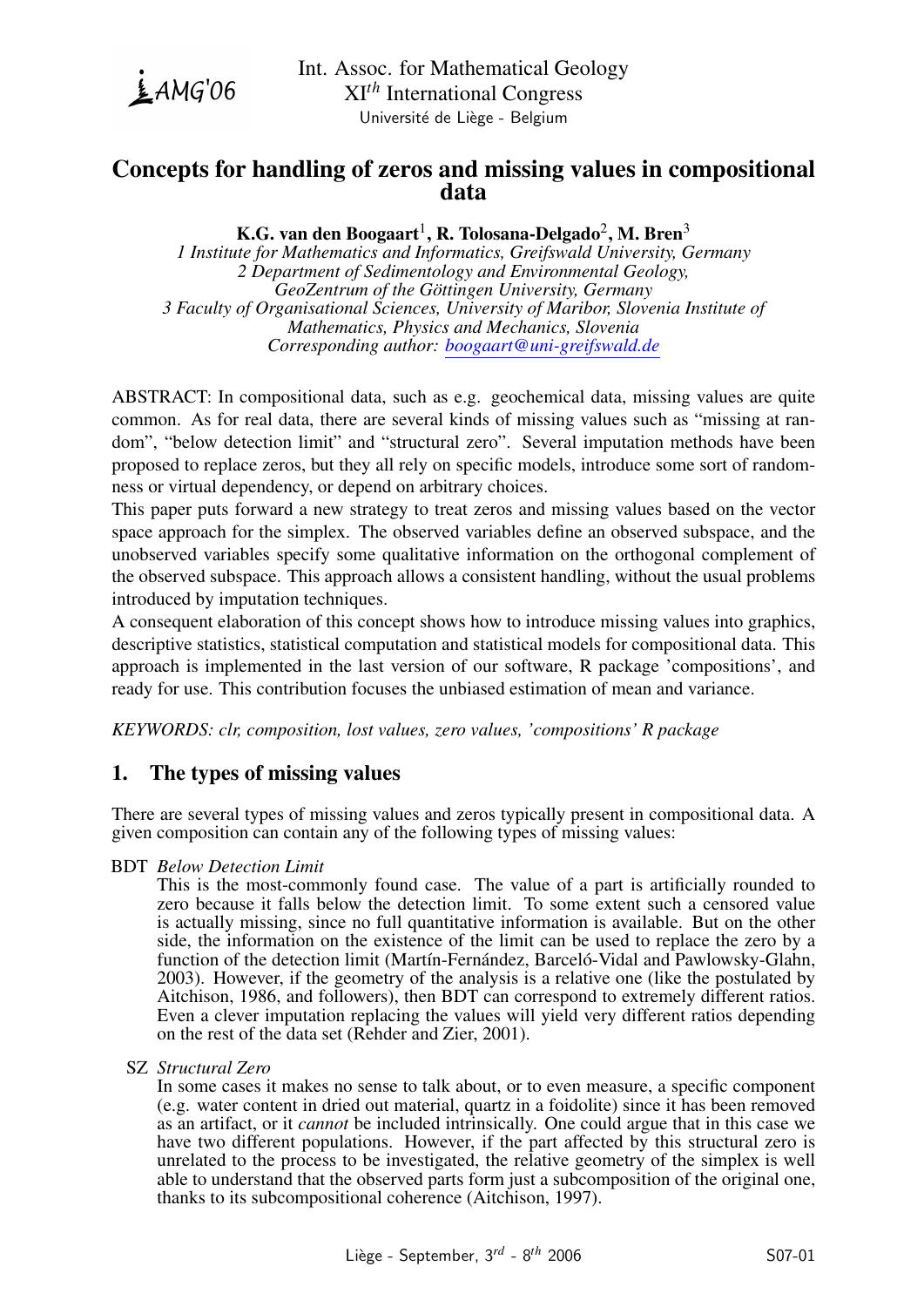$$
\underline{\underline{\mathbf{i}}} AMG'06
$$

### MAR *Missing At Random*

If the measurement process just failed at random (i.e., unrelated in any way to the lost variable), we have no data for a part of that composition. This is, at first sight, very near to the structural zero, although the understanding is very different: the former says there exists a unknown true value, and the later neglects the possibility of talking about it.

#### NMAR *Not Missing At Random*

A part value was lost due to a mechanism which depends on the true value. This is a problematic case in all statistics. It could arise e.g. from measurement procedures with a different probability to fail stochastically dependent to their actual value. Theoretically, an analysis based on such data is only possible with a clear model for the loss mechanism. However, pragmatically we would analyze the data in a MAR fashion and report the NMAR character.

## 2. Mathematical basic concepts of missing values

An important basic concept for this contribution is that a composition  $\mathbf{x} = (x_i)$  (where  $i =$ 1,...,*D* and  $\sum_{i=1}^{D} x_i = 1$ ) viewed in the Aitchison geometry of the simplex (Aitchison et al., 2002) can be isometrically mapped to a subspace of  $\mathbb{R}^D$  by the centered log ratio transform  $\text{clr}(\mathbf{x}) \in \mathbb{R}^D$ :

<span id="page-1-0"></span>
$$
\operatorname{clr}(\mathbf{x})_i = \ln x_i - \frac{1}{D} \sum_{j=1}^{D} \ln x_j \tag{1}
$$

The image of this mapping is called the *clr-space*. It is an hyperplane spanned by the non orthogonal, non basis vectors  $\mathbf{w}_i = \mathbf{e}_i - \frac{1}{L}$  $\frac{1}{D}$ **1**, one associated to each part, and the whole hyperplane is orthogonal to the vector 1 (the axis of the positive orthant). The components of the spanning vectors sum up to zero (as all clr transformed values do).

According to Aitchison (1986), a composition is (over-)specified by all its pairwise ratios. A BDT, SZ or MAR value in a component means that we do not known *any* of the ratios of this part with any other. Thus we are only informed about a subcomposition. According to Egozcue and Pawlowsky-Glahn (2005), a subcomposition can be seen as a projection *P* of the clr-transformed composition into the null space of the vectors  $w_i, i \in M$ , where *M* contains the indices of the missing parts. The dimension of this observed subspace is in general  $D - 1 - \text{cardinal}(M)$ . In other words, one observes only a projection of the true composition, a projection onto the orthogonal complement of the w*<sup>i</sup>* vectors associated to the lost parts. Note that this is not so different from the classical multivariate case: the added difficulty of the compositional case lies on the fact that the reference axis are neither orthogonal nor a basis, thus one has to work always on the orthogonal complements of the non-observed parts.

According to Barceló-Vidal, Martín-Fernández and Pawlowsky-Glahn (2001), compositions are equivalence classes. Such definition can be generalized to accommodate a composition with missing values by a looser equivalence relation:

### Definition 1 Composition with missing values

Let M be a set of indices of parts of a composition. Two compositions  $\mathbf{x}, \mathbf{y} \in \mathbb{R}_+^D$  are called equivalent as compositions of missing values in *M, denoted by*  $=_{A/M^C}$ *if* 

$$
\mathbf{x} =_{A|M^C} \mathbf{y} : \Leftrightarrow \exists \lambda > 0 : \forall i \notin M : x_i = \lambda y_i
$$

Theorem 2 Missing values correspond to projections *Let be P<sub>M</sub> the orthogonal projector onto the null space of*  $\{w_j, j \in M\}$ *. Then* 

$$
P_M \text{clr}(\mathbf{x}) = P_M \text{clr}(\mathbf{y}) \Leftrightarrow \mathbf{x} =_{A|M^C} \mathbf{y},
$$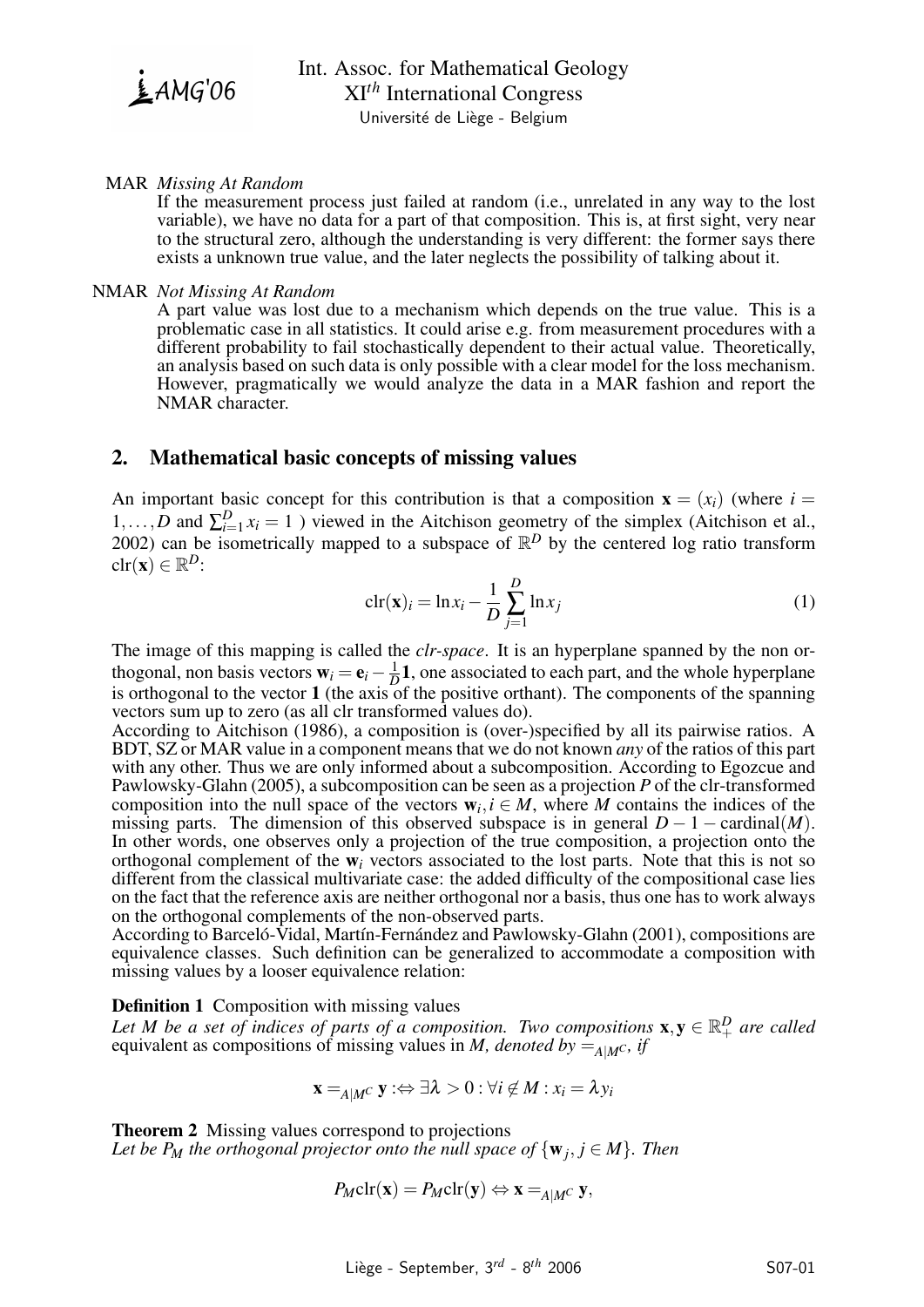

Université de Liège - Belgium

In words, this theorem states that two compositions equivalent with missing values on *M* have the same *clr* transformed values once projected onto the orthogonal directions to *M*. In short, the idea of this abstract is to represent the information obtained from a composition with missing values by the projected values  $P_M \text{clr}(\mathbf{x})$  and the projection mapping  $P_M$  itself. So, an efficient way to compute  $\tilde{P}_M \text{clr}(\mathbf{x})$  is needed.

## **Theorem 3** Calculation of  $P_M \text{clr}(\mathbf{x})$

*Let M<sup>C</sup> be the set of indices of observed parts, thus not included in M. Let* x <sup>∗</sup> *be the subcomposition of MC. For this subcomposition,*

$$
(P_M \mathrm{clr}(\mathbf{x}))_{i \notin M} = \mathrm{clr}(\mathbf{x}^*)_{i \in M^C}.
$$

*For the missing parts,*  $(P_M \text{clr}(\mathbf{x}))_{i \in M} = 0$ .

Sketch of Proof: Note that the log-ratios in  $M^C$  are preserved, since the clr-transformed composition and the clr-transformed subcomposition do only differ by a constant term (Eq. [1\)](#page-1-0), which is canceled computing the log-ratio. Note also that  $\sum_{i=1}^{D} P_M \text{clr}(\mathbf{x})$ *i* = 0, thus  $P_M \text{clr}(\mathbf{x})$ *i* belongs to the clr-plane. which is trivial due to the clr on the reduced space and that the whole things is a clr and perpendicular to all  $w_j$ ,  $j \in M$ .

## 3. Unbiased estimation of mean and variance in the presence of missing values

A simple idea is now to use the transformation  $P_M \text{clr}(\mathbf{x})$  instead of Eq. [\(1\)](#page-1-0) itself. If  $\mathbf{x}_i$  denotes the *i*-th composition of a data set,

$$
E\left[\sum_i P_{M_i} \text{clr}(\mathbf{x}_i)\right] = \left(\sum_i P_{M_i}\right) \mu
$$

Theorem 4 *An unbiased estimation of the mean with missing values in M<sup>i</sup> for* x*<sup>i</sup> is obtained by:*

$$
\mathrm{clr}(\hat{\mu}) := \left(\sum_i P_{M_i}\right)^{-1} \sum_i \left(P_{M_i} \mathrm{clr}(\mathbf{x}_i)\right)
$$

*where A*<sup>−</sup> *denotes the Moore-Penrose Inverse of matrix A.*

From now on, the following symbols are used for these two matrices:  $N = \sum_i P_{M_i}$  and  $S =$  $\sum_i P_{M_i}$ clr( $\mathbf{x}_i$ ). The computation of a variance follows a quite similar strategy, but rather more complex. A first inspection of the traditional estimator leads to very complex expressions for the expectation of an empirical variance. Taking into account that  $P_M^t = P_M$ , and denoting  $\mathbf{v}_i = \text{clr}\mathbf{x}_i$ ,

$$
E\left[\sum_{i}\left(P_{M_i}(\mathbf{v}_i - N^-S)\right)\left(P_{M_i}(\mathbf{v}_i - N^-S)\right)^t\right]
$$
  
= 
$$
\sum_{i} P_{M_i} \mathbf{v}_i \mathbf{v}_i^t P_{M_i} - \sum_{i} P_{M_i} \mathbf{v}_i \mathbf{v}_i^t N^- P_{M_i}
$$
  
-
$$
\sum_{i} P_{M_i} N^- \mathbf{v}_i \mathbf{v}_i^t P_{M_i} + n \sum_{i} P_{M_i} N^- \mathbf{v}_i \mathbf{v}_i^t N^- P_{M_i}
$$

which differs from univariate problems by the matrix  $N^-$ , which is simply  $n^{-1}$  in an univariate estimation. Instead, the idea is to start from the paired differences:  $E[P_{M_i\cup M_j}(\text{clr}(\mathbf{x}_i)-\text{clr}(\mathbf{x}_j))] =$ 0 and

$$
\text{var}\left(P_{M_i \cup M_j}(\text{clr}(\mathbf{x}_i) - \text{clr}(\mathbf{x}_j))\right) = P_{M_i \cup M_j} \text{var}\left[\text{clr}(\mathbf{x})\right] P_{M_i \cup M_j}^t,
$$